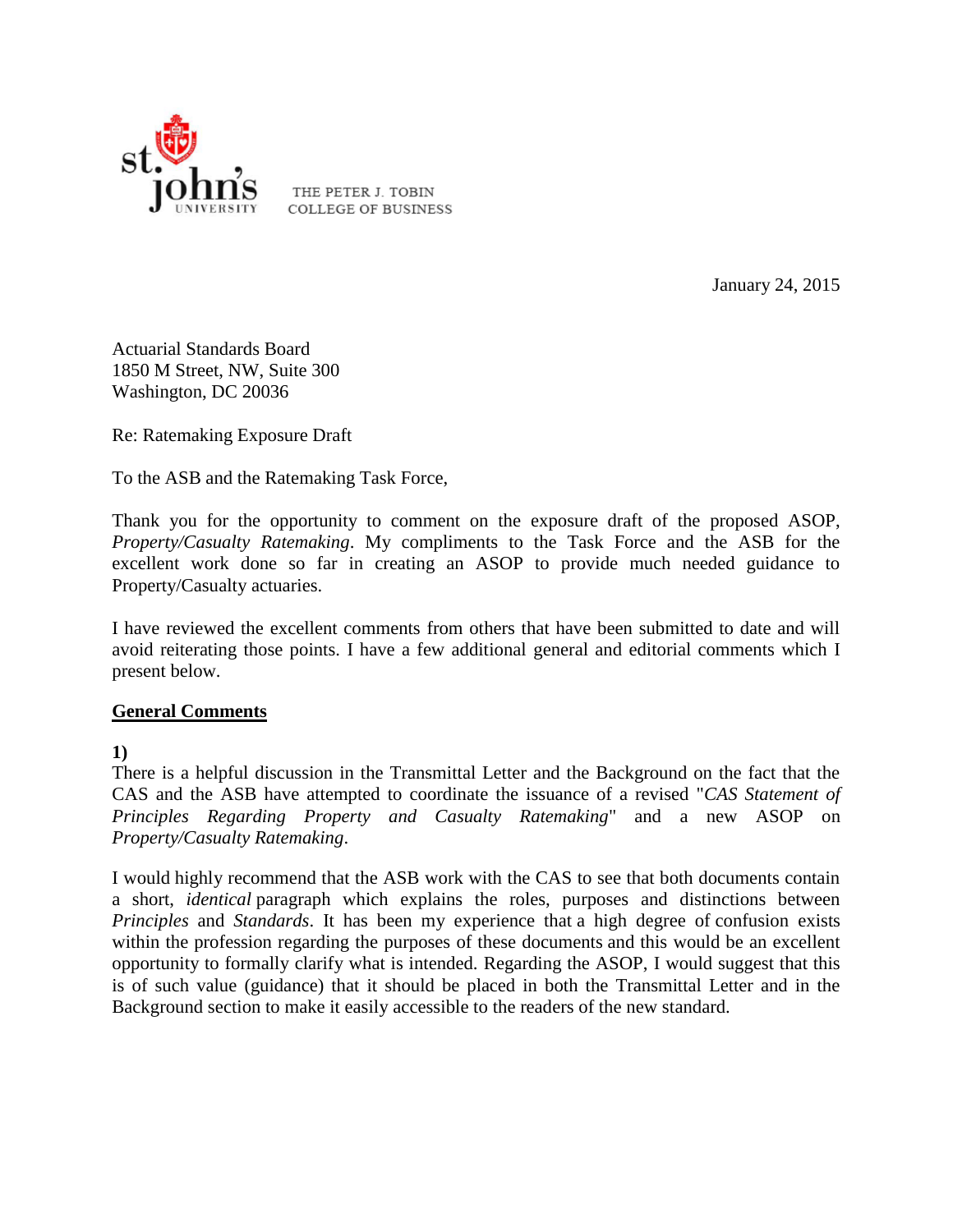## **2)**

*2.8 Rate — An estimate of the expected value of all future costs associated with an individual risk transfer.*

As has already been mentioned by others, it is possible that a rate (as defined in this ASOP) may not be merely an expected value (the mean of a distribution) but could be based on a confidence level related to a distribution of possible outcomes. The ASB has done an excellent job of recognizing this issue previously (e.g. ASOP 36 and ASOP 43). I would suggest that this could be remedied here by rewording:

*2.8 Rate — An estimate of future costs associated with an individual risk transfer.*

This modification would be consistent with the next definition:

*2.9 Ratemaking— The process of estimating future costs associated with the transfer of risk in insurance or other risk-transfer mechanisms.*

It should be noted that if this change were to be made, there is also a reference to "*the expected value of future costs"* in Definition 2.1.

## **3)**

Section 3 begins with:

*3.1 Introduction— The actuary should identify and consider the costs associated with the components that make up the rate. Such components should include loss and loss adjustment expenses, operational and administrative expenses, profit and contingency provisions, and the cost of capital.*

I think this is a complete and concise statement. However it does differ from a similar statement in the proposed "*CAS Statement of Principles Regarding Property and Casualty Ratemaking*". I believe it would be much more professional and very helpful to actuaries if these statements could be coordinated.

## **Editorial Comments**

**1)** In Section 2 there is the following definition:

*2.7 Policyholder—Individuals or entities that pay a premium for an insurance policy or share in the funding of the costs of self-insurance, risk-funding or retention mechanisms, or any other risk-transfer mechanism for policies not yet written.*

I would suggest:

*2.7 Policyholder—An individual or entity that pays a premium for an insurance policy or share in the funding of the costs of self-insurance, risk-funding or retention mechanisms, or any other risk-transfer mechanism for policies not yet written.*